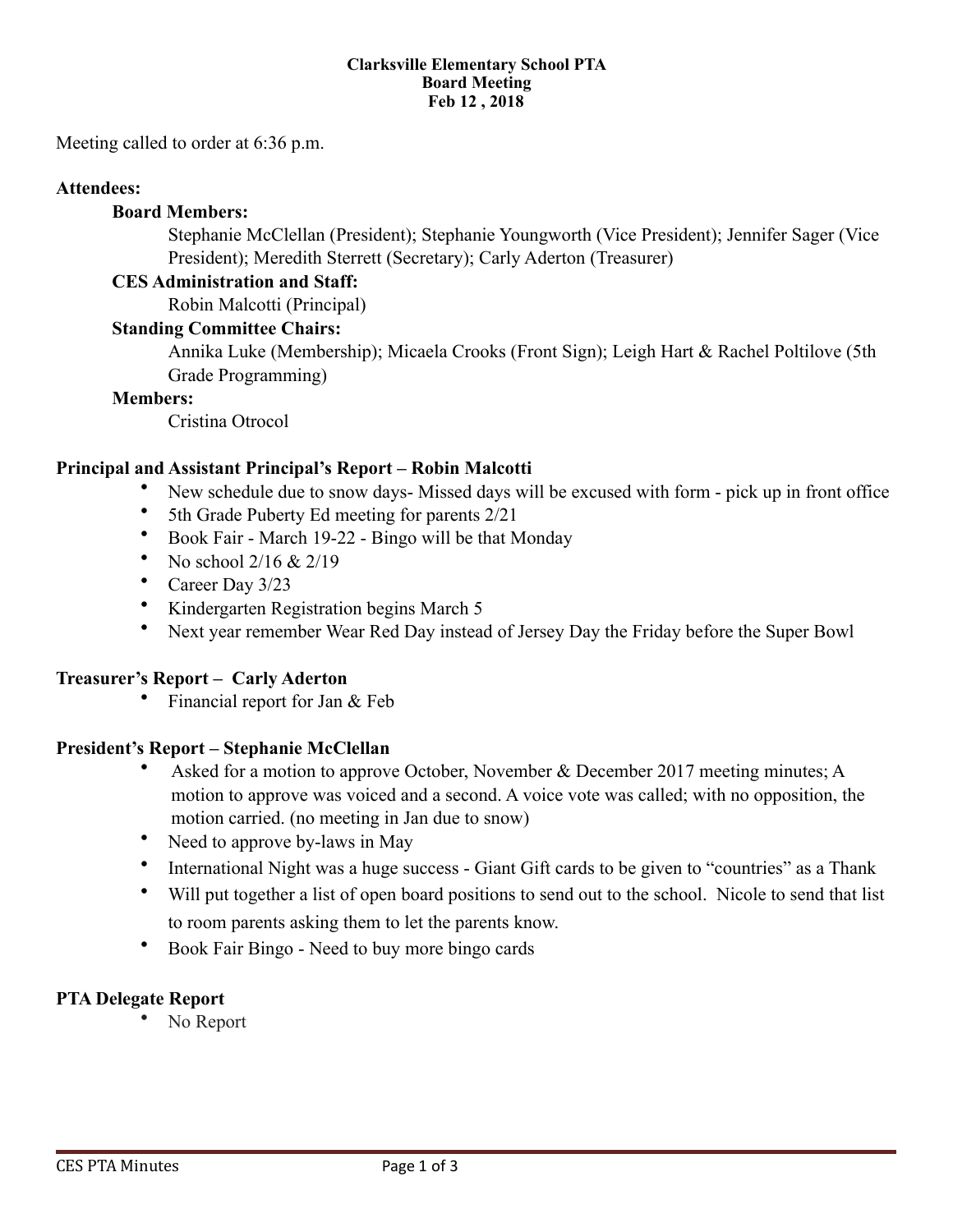### **Committee Reports**

### **Membership**

• No Report

### **Volunteer Coordinator**

• No Report

## **Hospitality/Staff Appreciation**

• No Report

## **After School Programming**

• No Report

## **Box Tops**

• No Report

## **Communications**

• No Report

## **Cultural Arts**

• No Report

## **Directory**

• No Report

## **5th Grade Programming**

- Planning 5th Grade Dance
- School's Out Day at SkyZOne

## **Fun Run**

• No report

## **Fundraising**

• Still in need of someone to lead this committee

## **Green/Health and Wellness**

• No Report

## **International Night**

• Huge Success

## **Holiday Shop**

• No Report

## **Reflections**

• No Report

## **Room Parent Liaison**

• No Report

# **Spirit Wear**

• No Report

# **Spring Fling**

- Planning for 4/21 Time TBD
- Now have the list of rides available Do not do Ferris wheel AND Train
- Planning rides, Cake Walk, 5th Grade Pie in the Face
- Food Pizza and Kona Ice or Scoop and Paddle Only
- Major concern about lack of volunteers last year
- Send out Sign-Up Genius to ascertain how many volunteers we have this year and go from there